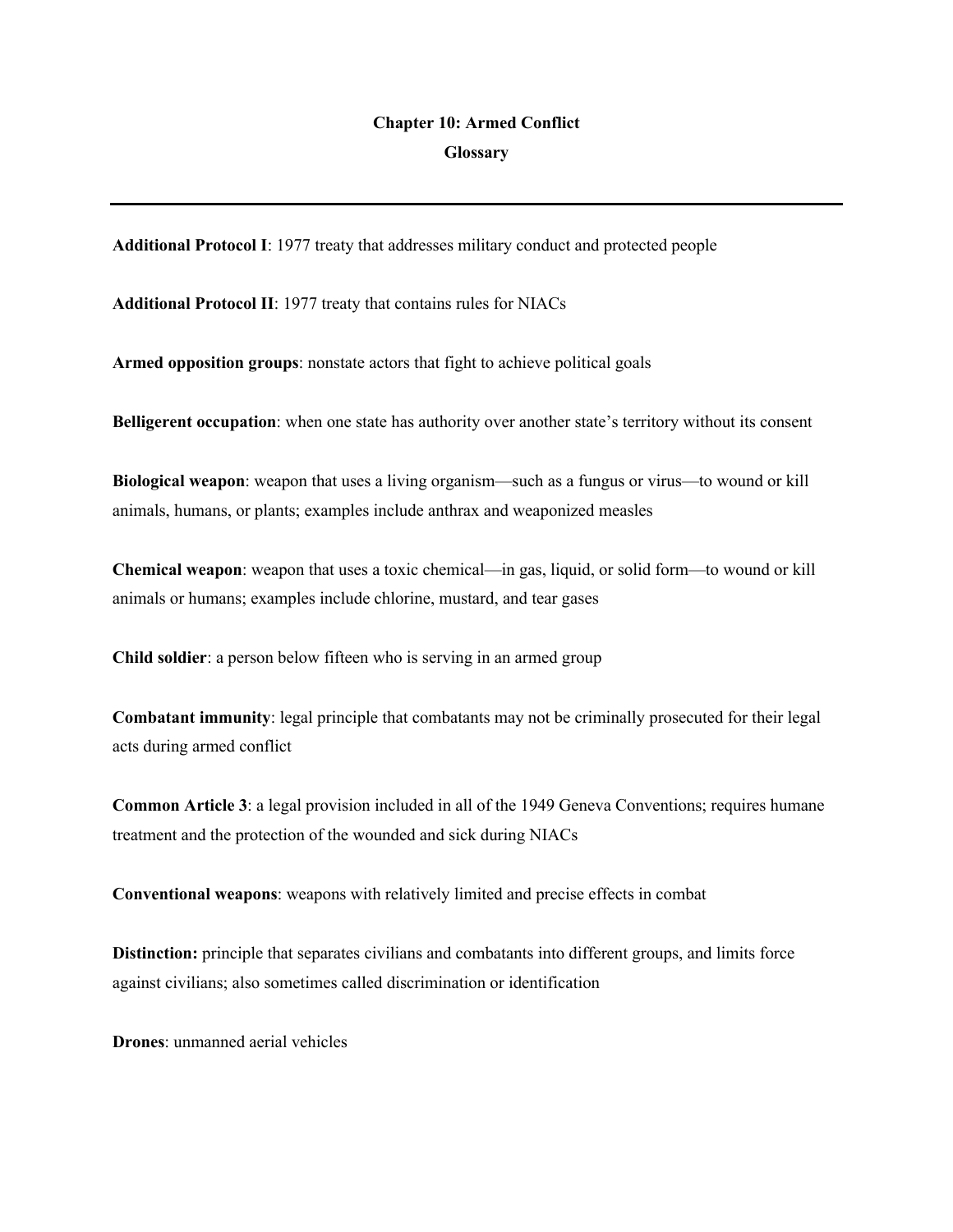**Geneva Conventions**: four 1949 treaties that focus on protected people, including civilians and combatants who are captured, sick, or wounded

**Guerrilla warfare**: combat in which armed groups do not distinguish themselves from civilians

**Hague law**: 1899 and 1907 agreements that regulate military operations and limit weapons

**Humanitarian law**: international laws that address suffering during war

**Humanity:** principle that requires states to avoid unnecessary suffering during war

**Indiscriminate attacks**: attacks that "are not directed at a specific military objective; ... employ a method or means of combat which cannot be directed at a specific military objective; or ... employ a method or means of combat the effects of which cannot be limited"

*Jus in bello*: international law that regulates behavior during armed conflicts

**Lieber Code**: military document issued by US President Abraham Lincoln in 1863 to the northern army during the US Civil War; first modern codification of the laws of war

**Martens clause**: treaty provision that declares that customary international law also governs armed conflict

**Military necessity**: principle that force is only lawful if it is necessary to achieve a legitimate military objective; applies to both customary international law on the use of force (*jus ad bellum*) and armed conflict (*jus in bello*)

**Military objective**: "those objects which by their nature, location, purpose or use make an effective contribution to military action and whose total or partial destruction, capture or neutralization, in the circumstances ruling at the time, offers a definite military advantage"

**Non-international armed conflict**: the legal term for a civil war or other significant internal violence

**Occupying power:** a state whose military has authority over enemy territory